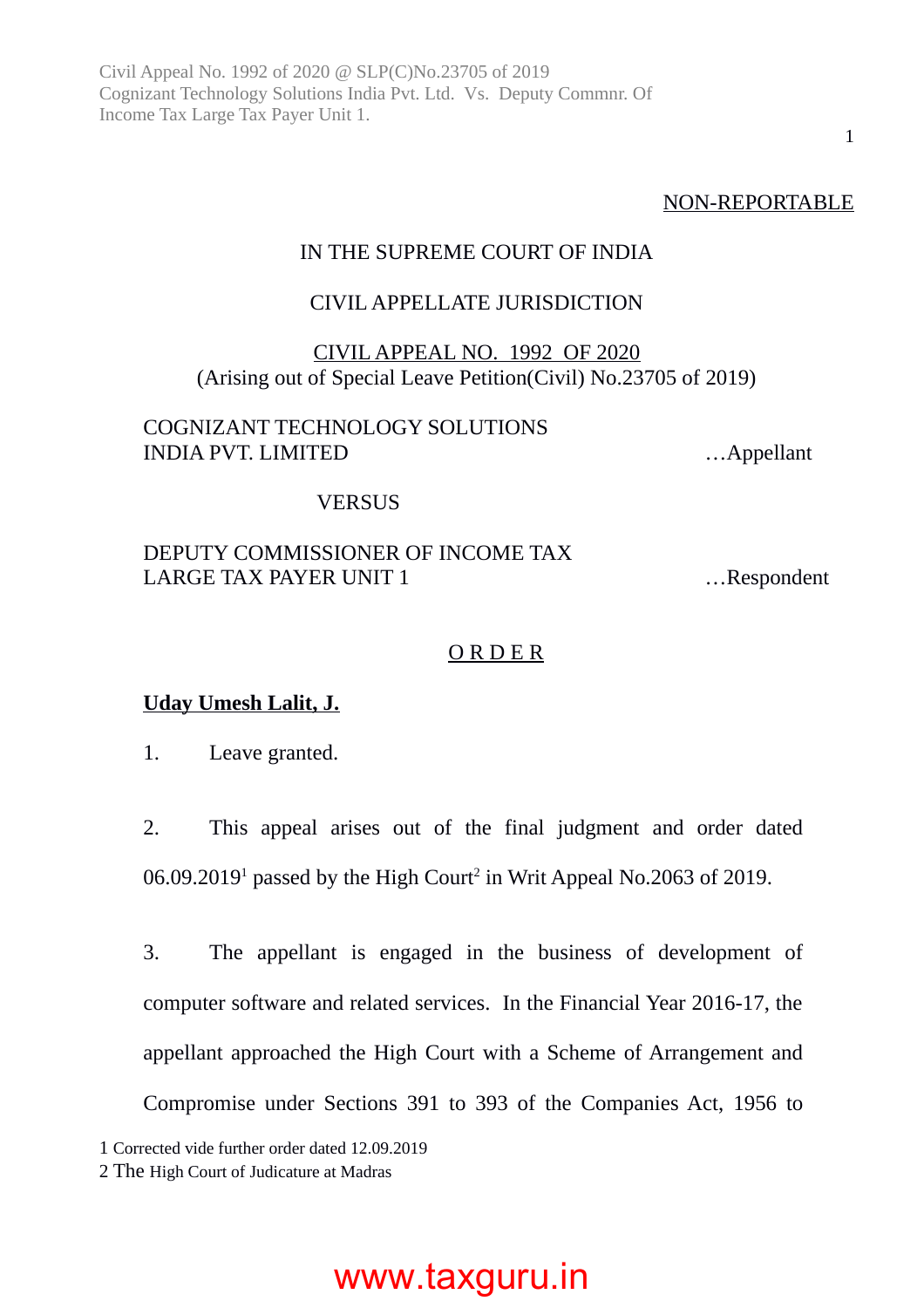buy-back its shares. The High Court sanctioned the Scheme on 18.04.2016 in Company Petition No.102 of 2016, pursuant to which the appellant purchased 94,00,534 shares at a price of Rs.20,297/- per share from its four shareholders and made a total remittance of Rs.19,080 crores approximately. The details in that behalf were:-

| Shareholder                                                         | <b>Shares</b><br>Purchased<br>(No. of Shares) | Consideration<br>(Amount in Rs.) | Tax deducted at Source<br>(Amount in Rs.) |
|---------------------------------------------------------------------|-----------------------------------------------|----------------------------------|-------------------------------------------|
| Cognizant Technology<br><b>Solutions Corporation</b><br>("CTS USA") | 37,00,747                                     | 7511,40,61,859                   | 810,73,37,402                             |
| MarketRx Inc<br>(USA)                                               | 2,38,521                                      | 484, 12, 60, 737                 | 52, 33, 24, 388                           |
| Cognizant (Mauritius)<br>Limited (Mauritius)                        | 53,01,778                                     | 10761,03,91,036                  | 0<br>(Treaty benefit claimed)             |
| CSS Investments LLC,<br>Delaware (USA)                              | 1,59,478                                      | 323,69,24,966                    | 34,95,01,528                              |
| Total                                                               | 94,00,534                                     | 19080, 26, 38, 598               | 898,01,63,318                             |

According to the appellant, this buy-back of shares was effected in May 2016.

4. Thereafter, the appellant made statutory filing under Form 15 CA (under Rule 37BB of the Income Tax Rules, 1962) after obtaining requisite certificate from a Chartered Accountant in Form 15CB furnishing details of remittances made to non-residents.

5. On 21.11.2017 a letter was received by the appellant from the

2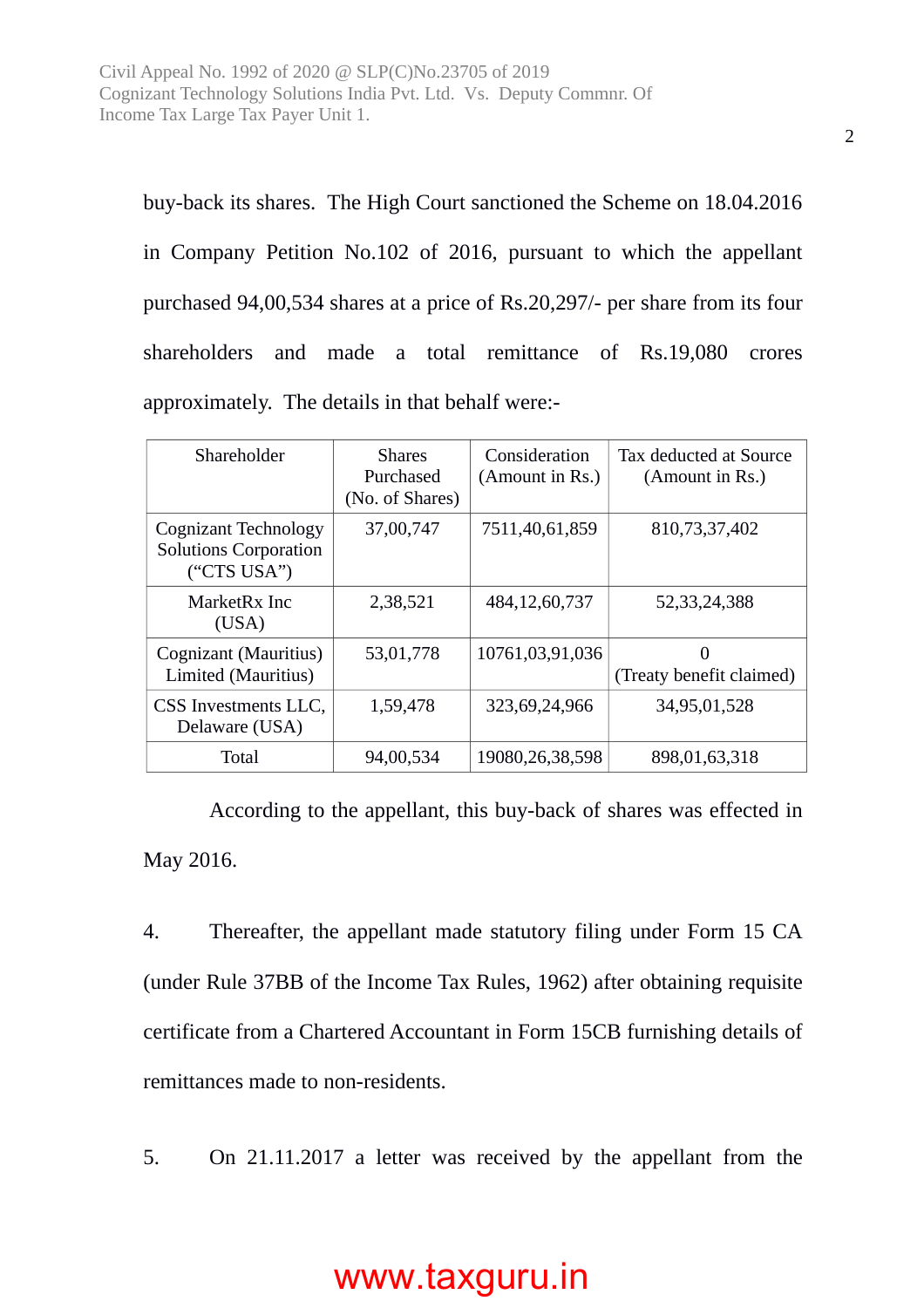Deputy Commissioner of Income Tax, Large Taxpayer Unit-1, Chennai in connection with non-payment of tax on the remittances made to the nonresidents, in Financial Years 2015-16 and 2016-17. The letter stated:-

> "… …On verification of 15CA data available with the department, it is noticed that your company has made the following remittances to non-residents during the financial years 2015-16 and 2016-17.

| Date of<br>Remittance | Name of the non-resident<br>company receiving the<br>remittance    | Amount<br>remitted (Rs.) | Tax made on<br>remittance<br>(Rs.) |
|-----------------------|--------------------------------------------------------------------|--------------------------|------------------------------------|
| 17.02.2016            | Cognizant (Mauritius)<br>Ltd.                                      | 335, 36, 38, 361         | Nil                                |
| 19.05.2016            | <b>Cognizant (Mauritius)</b><br>Ltd.                               | 10761,03,91,036          | Nil                                |
| 19.05.2016            | Cognizant<br>Technology<br>Solutions<br>Corporation,<br><b>USA</b> | 7511,40,61,859           | 810,73,37,402                      |
| 19.05.2016            | Market Rx Luc, USA                                                 | 484,12,60,737            | 52, 33, 24, 388                    |
| 19.05.2016            | CSS investment LLC,<br>USA                                         | 323,69,24,966            | 34,95,01,528                       |
|                       | Total                                                              | 19415,62,76,959          | 898,01,63,318                      |

The data available with the department shows that you have not deducted/paid any tax on the remittances made to M/s Cognizant (Mauritius) Ltd. on 17.02.2016 and 19.05.2016 whereas in the case of remittances to the concerns in USA, you have only deducted/paid tax  $\omega$  10% (plus surcharge & cess).

In this regard, I request you to kindly furnish the following information:

a) The dates and amounts of remittances to the non-residents during the FYs. 2015-16 & 2016-17, along with their

#### 3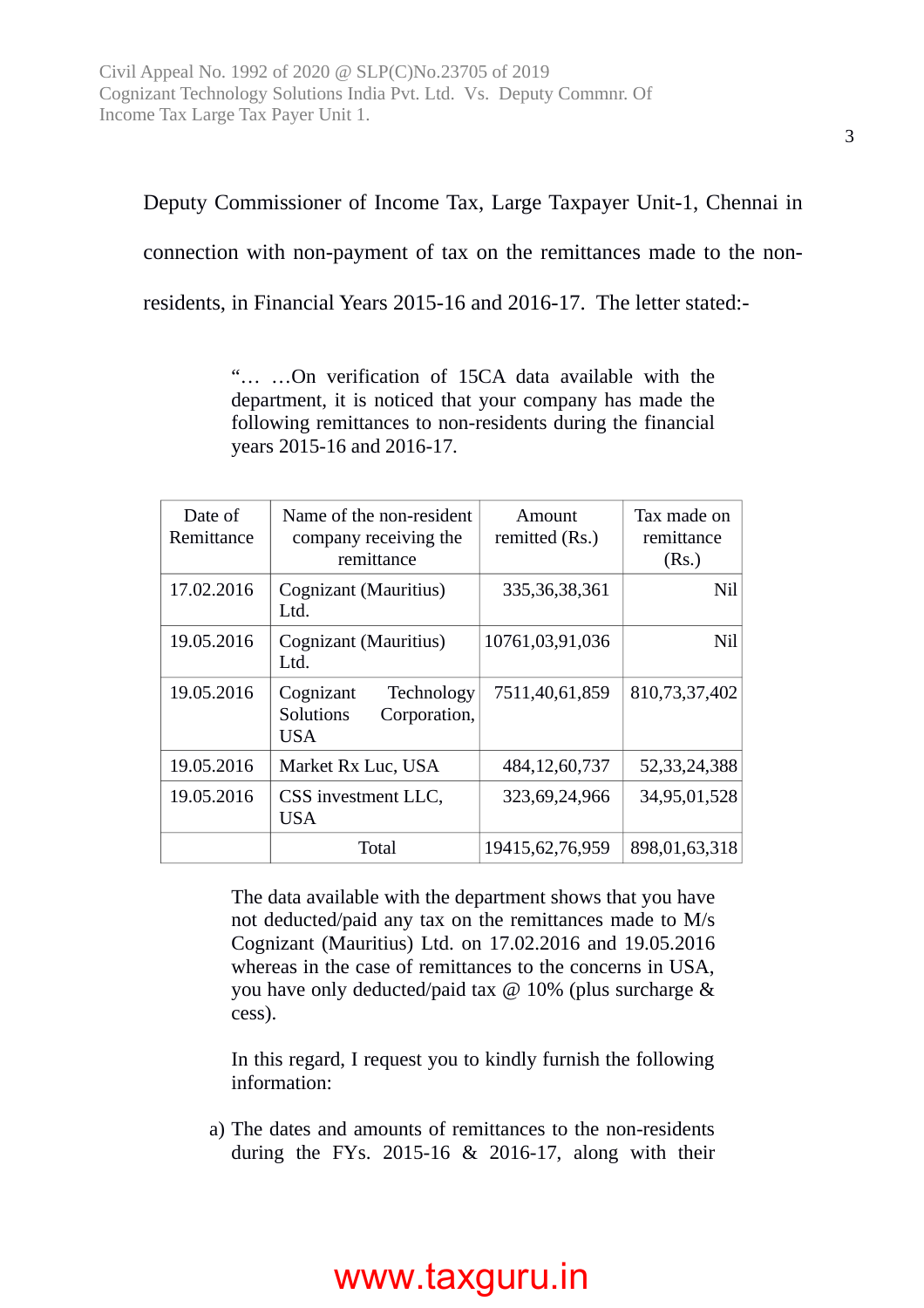#### residential status.

- b) The nature and purpose of the said remittances. Copies of the documents submitted to the RBI for obtaining the permission and remitting the amounts.
- c) Whether the above remittances are in accordance with any agreement, scheme etc.? If so, please furnish the copies of the same.
- d) Dates and amounts of taxes deducted/paid into govt. account, along with evidences, and the sections under which the said tax was deducted and/or claimed exempt, as the case may be.
- e) The rate(s) at which the above tax is deducted/paid into the govt. account, in each case; and reasons for deviation from the statutory requirement of tax, if any, or nondeduction/non-payment, as the case may be."

6. The requisite details were furnished by the appellant vide letters dated 01.12.2017 and 05.12.2017 whereafter meetings were held between the officials of the appellant and the officers of the Department. Later, a communication was addressed by the Department to the appellant on 22.03.2018. After referring to the remittances made by the appellant to its four shareholders, it was stated:-

> "2. The company has not remitted any tax u/s. 115-O of the Act till date, even though the tax  $\omega$  15% u/s. 115-O is to be remitted into the central Govt. Account within 14 days from the date of payment to the shareholders.

> 3. The assessee company was under the impression that since its scheme of "arrangement and compromise" between the shareholders and the company, was in accordance with

#### 4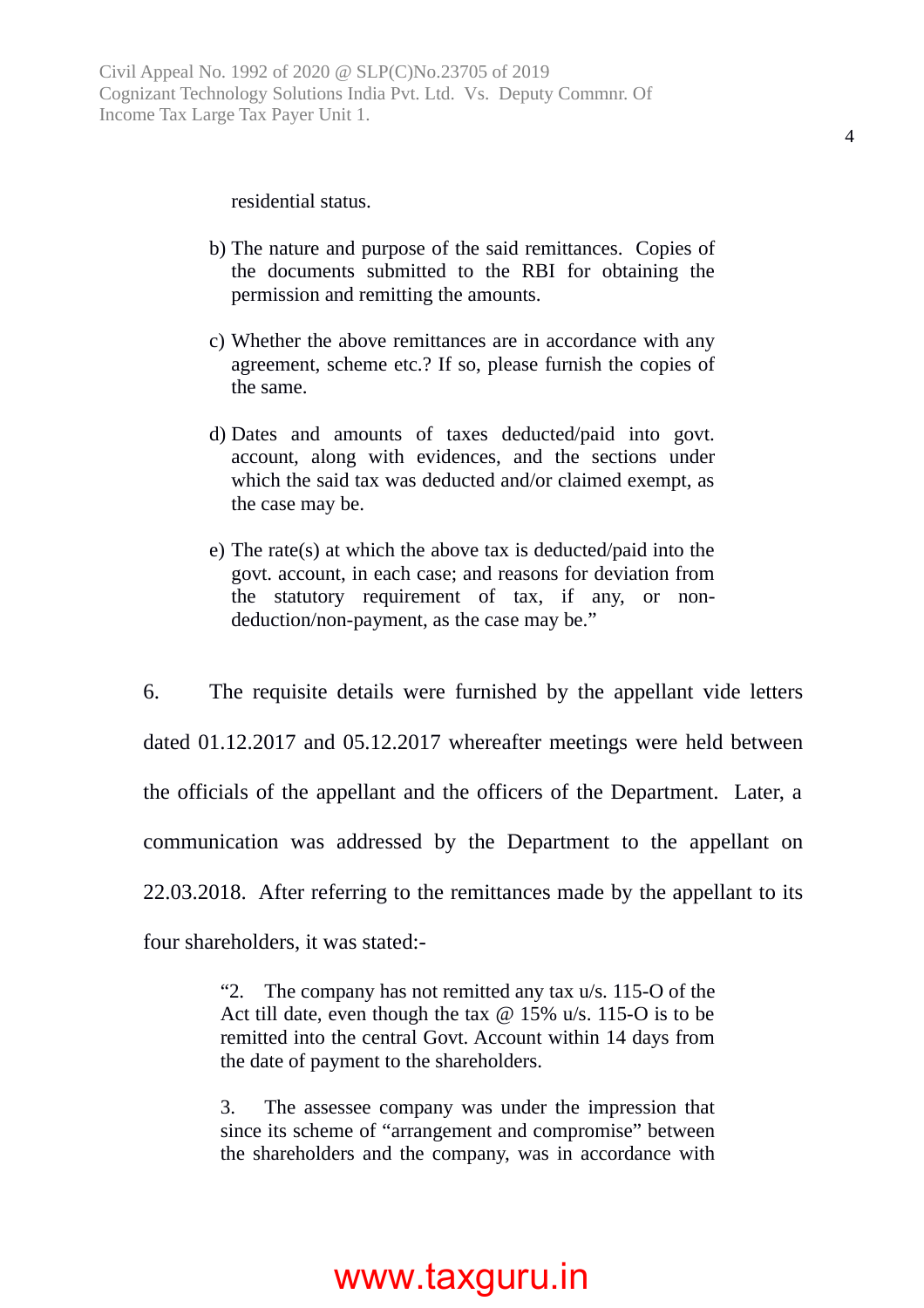sec.391 to 393 of the Companies Act, and approved by the Court, the provisions of section 115-QA, 115-O or 2(22) of Income Tax Act are not applicable to its case. During the personal discussion between the company and the AO/JCIT/CIT (LTU), it was brought to the notice of the Company that:

- Provisions of sections 115-QA of the IT Act, which were introduced w.e.f. 01.06.2013, defines the 'buyback', as the one done in accordance with sec.77A of the Companies Act (valid upto 31.05.2016). W.e.f. 01.06.2016, any buy-back of own shares will attract 115-QA.
- Provisions of sec.2(22)(d), clearly postulates that any distribution on reduction of capital, to the extent of accumulated profits will amount to dividends. The only exception to this is the buy-back u/s. 77A of the Companies Act. Provisions of sec.2(22)(d) are:
	- S.2(22)(d): any distribution to its shareholders by a company on the reduction of its capital, to the extent to which the company possesses accumulated profits which arose after the end of the previous year ending next before the  $1<sup>st</sup>$  day of April, 1933, whether such accumulated profits have been capitalised or not:
- Even otherwise, provisions of sec. 2(22)(a) of the Act, which stipulate that any distribution to the shareholders is a dividend, if it is contended that it was not a case of reduction of capital. Provisions of sec.2(22)(a) are:
	- S.2(22)(a): any distribution by a company of accumulated profits whether capitalised or not, if such distribution entails the release by the company to its shareholders of all or any part of the assets of the company;
- Once, the provisions of sec.  $2(22)(d)$  or  $2(22)(a)$  are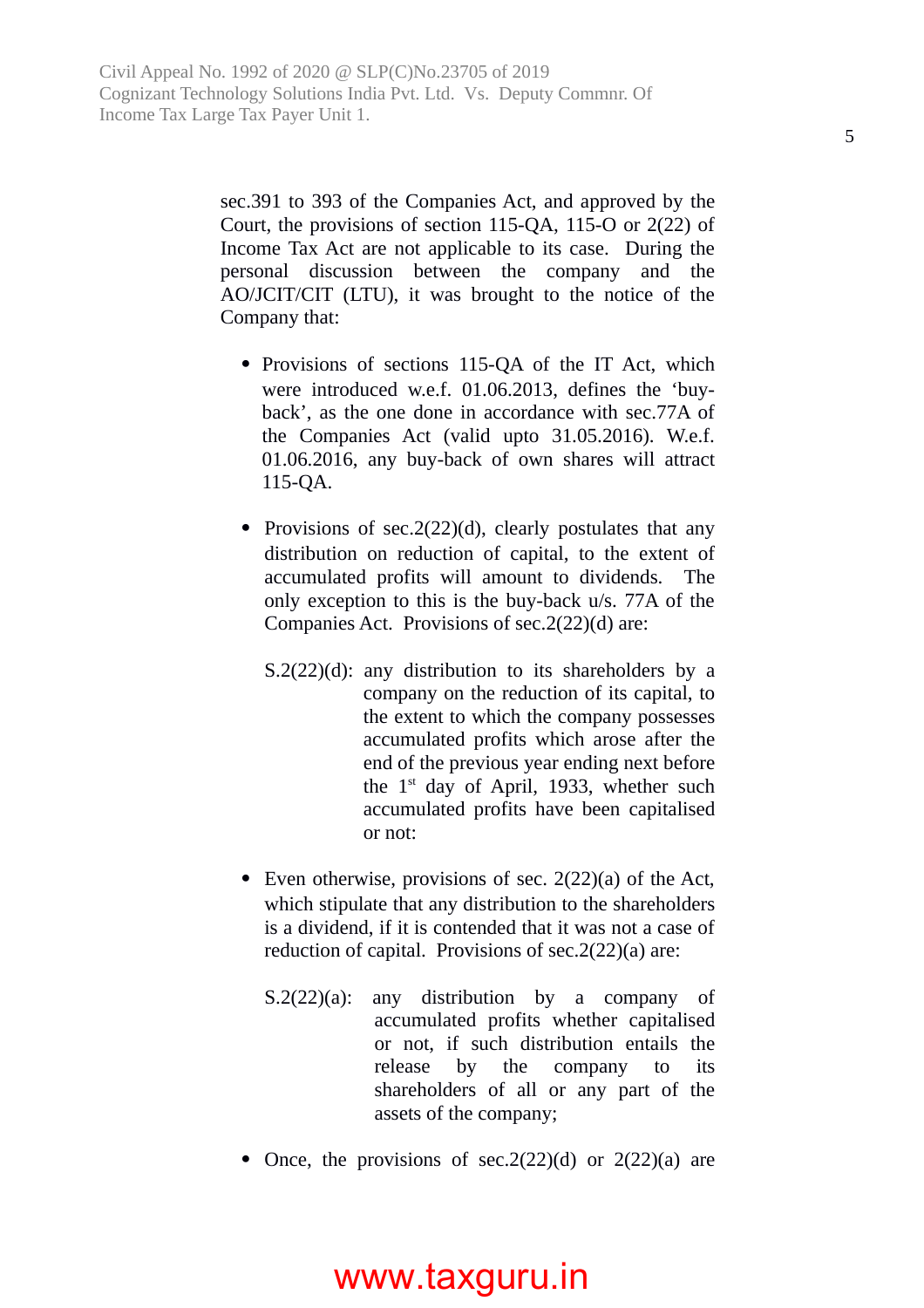applicable, the distributor is required to pay tax u/s.115-O of the Act.

• In the present case, the assessee's purchase of its own shares, which is not in accordance with sec.77A of the Companies Act, will amount to dividends within the meaning of sec.  $2(22)(d)$  or  $2(22)(a)$  of the Act, and consequently, liable for tax u/s. 115-O of the Act in the hands of the assessee company."

After considering factual aspects it was stated :-

"11. This clearly shows that, to the extent of face value (issued price), the paid-up share capital will be utilized and the balance will be paid from the reserves, which are nothing but accumulated profits in the present case. Here the payment from the paid-up shares capital is nothing but reduction of capital and the latter (i.e. payment from the reserves being accumulated profits) is distribution of profits.

12. When any company reduces the 'share capital' as per the provisions of the Companies Act, by way of reducing the face value of shares or by way of paying off part of the share capital, it amounts to extinguishment of the rights of the shareholder to the extent of reduction of share capital. Therefore, it is regarded as transfer under section 2(47) of the IT Act and would be chargeable to tax."

Finally, it was concluded:-

"18. Thus, the payments made to the shareholders, under purchase of shares through the scheme of "arrangements and compromise", is a dividend within the meaning of section  $2(22)(d)/2(22)(a)$  of the Act, requiring to remit the taxes in to the government account u/s. 115-O of the Act. Further, since the company has failed to remit the taxes within the stipulated period, the company is 'deemed to be an assessee in default', u/s. 115-Q of the Act. Therefore the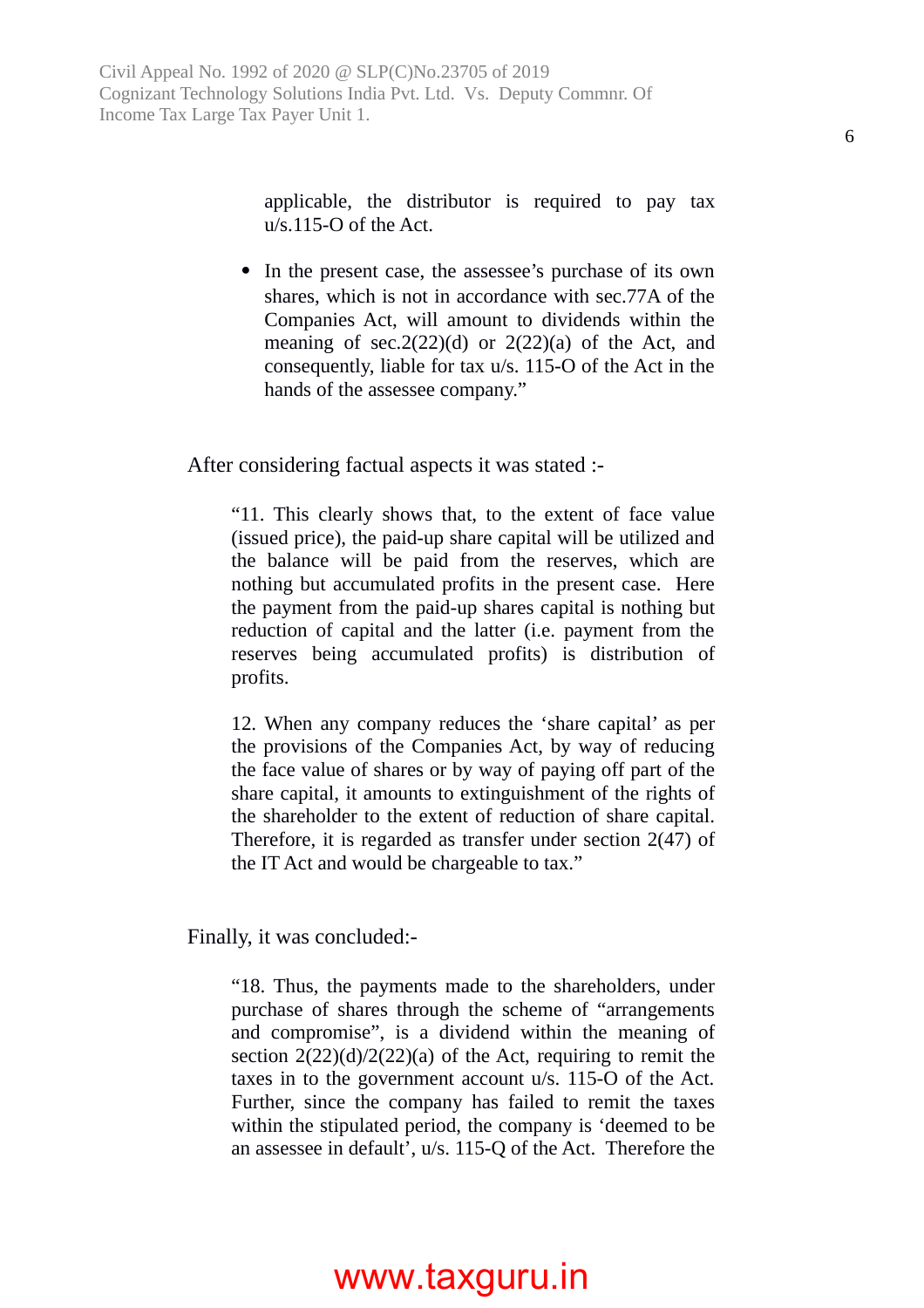assessee company is required to remit the taxes (calculated @ 15% of the total payments of Rs.19415,62,77,269/- to the shareholders, and surcharge etc as per the Act) along with the interest payable u/s. 115-P of the Act, immediately, failing which the department will proceed with the collection and recovery of the taxes, including coercive steps, as per the provisions of the Act."

7. Said communication dated 22.03.2018 was received by the appellant on or about 26.03.2018 and soon thereafter the bank accounts of the appellant were attached by the Department.

8. It must be stated here that while the meetings between the officials of the appellant and the officers of the Department were going on, an application was preferred by the appellant on 20.03.2018 before the Authority for Advance Ruling (AAR) under Section 245Q of the Act<sup>[3](#page-6-0)</sup> seeking a ruling on the issue whether the appellant was liable to pay tax on buy-back of its shares under Section 115QA or Section 115-O or any other provision of the Act.

<span id="page-6-0"></span>9. The appellant challenged the communication dated 22.03.2018 by filing Writ Petition No.7354 of 2018 in the High Court submitting *inter alia* that while the issue was pending before the AAR under Section 245Q of the Act, in view of the bar provided under Section 245RR of the Act, the matter could not have been considered. It was also submitted that the 3 The Income Tax Act, 1961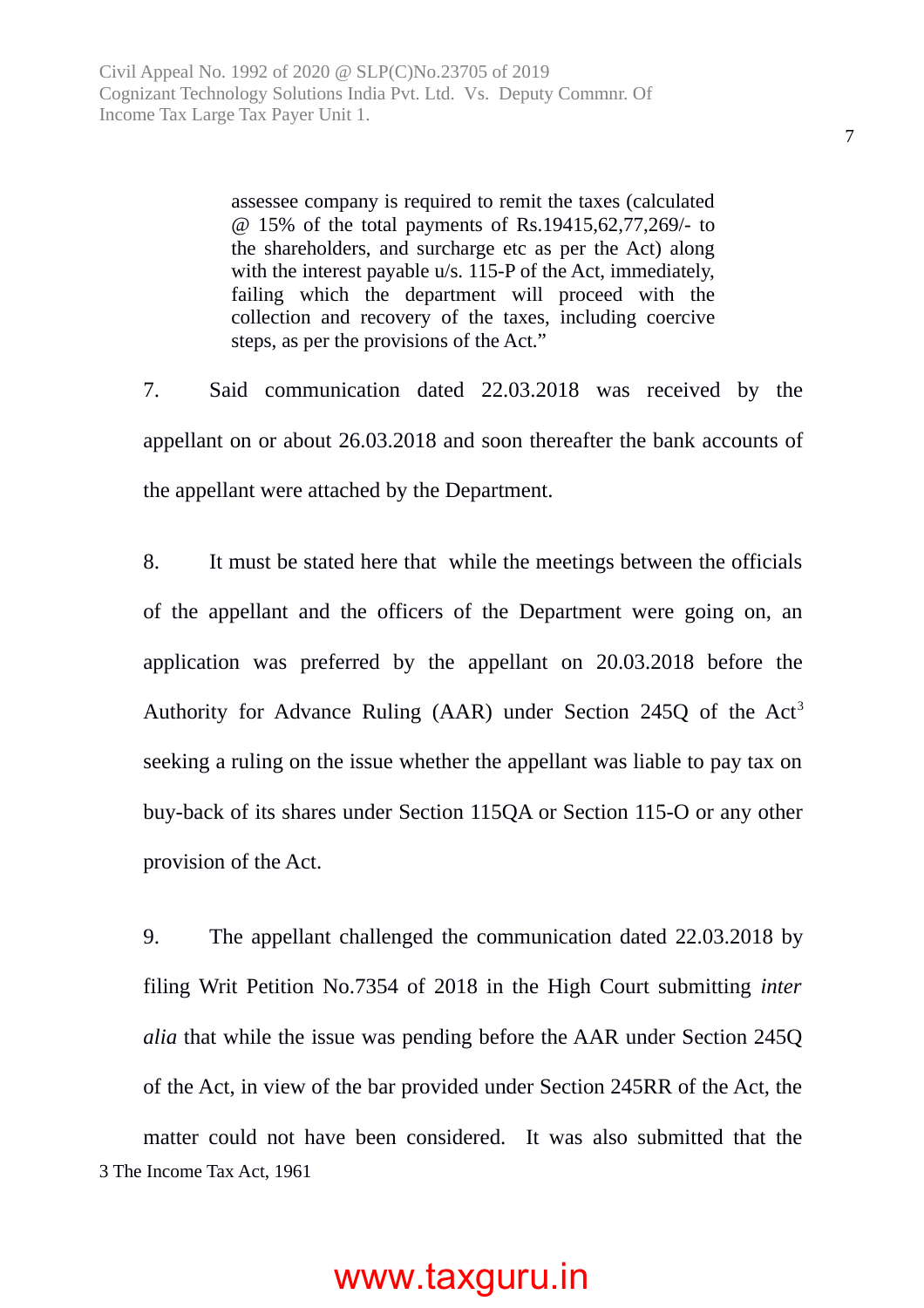appellant was never put to notice whether it would be liable under Section 115-O of the Act. It was further submitted that all the while the Department was only soliciting information which the appellant had readily furnished and at no stage the appellant was put to notice that its liability would be determined in any manner.

10. The Writ Petition came up before a Single Judge of the High Court on 03.04.2018 when following interim directions were issued:-

> "**11**. In my considered view the impugned proceedings has crystallized in the form of a demand for payment of tax, and if the petitioner has to be granted an interim protection till the writ petition is finally heard, the same has to be conditional and cannot be unconditional. Assuming without admitting the petitioner had to avail an appellate remedy under the Act and prays for appropriate interim orders before an appellate authority, then the appellate authority is entitled to grant an order of stay, which is invariably conditional on account of guidelines issued by the Central Board of Direct Taxes (CBDT) with a view to maintain uniformity in the matter of grant of interim orders. As per the latest guidelines prescribed by CBDT, it has recommended that 20% of the demand, which has been made shall be directed to be remitted by the assessee for grant of stay of the remaining demand. Though this cannot be a universal rule, invariable in most cases, the authorities have adopted the 20% formula. However, in certain cases, this Court has interfered with such orders and reduced the amounts payable by the assessee and in certain other cases, where no stay has been granted by the authority and the assessee has approached the Court for grant of interim stay, the Court has imposed condition by directing payment of more than 20% of the demand. Therefore, the facts of each case have to be considered while granting interim order bearing in mind the interest of the assessee as well as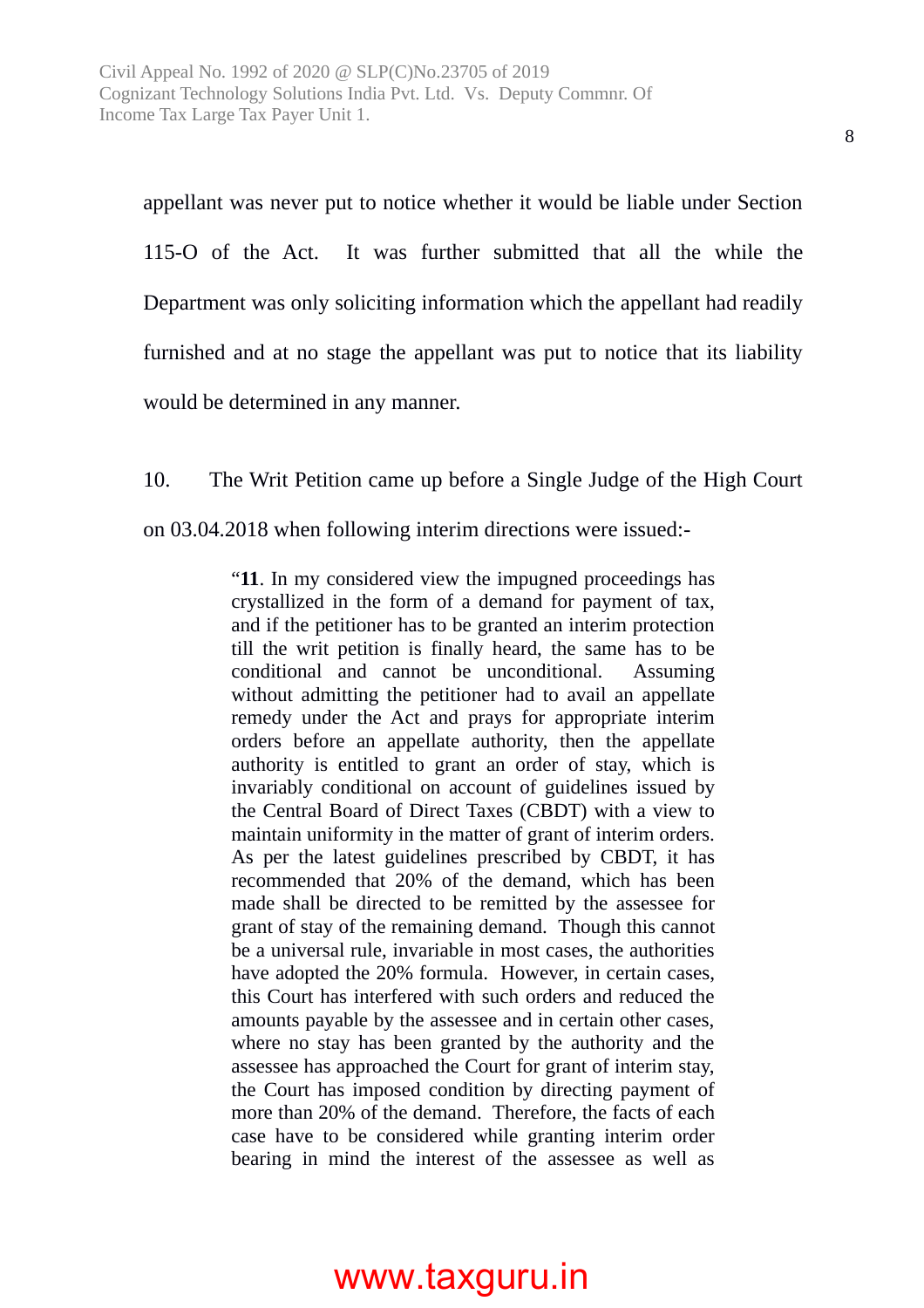safeguarding the interest of the Revenue.

**12**. Thus, considering the facts and circumstances of the case, there will be an order of interim stay of the impugned proceedings subject to the condition that the petitioner pays 15% of the tax demanded and furnishes a Bank Guarantee or security by way of Fixed Deposits for the remaining taxes (only), to be paid. For the purpose of complying with the above condition, the attachment of the Bank account in JP Morgan Chase Bank N.A., J.P. Morgan Tower, 8<sup>th</sup> Floor, Off C.S.T Road, Kalina, Santacruz East, Mumbai – 400 098 shall stand lifted forthwith. However, the attachment in respect of other Bank accounts viz.,

- (a) State Bank of India, CAG Branch, Chennai.
- (b) Deutsche Bank, Ground Floor, Door No.4 & 4A, Western Tower, Sunny Side, Shafi Mohammed Road, Thousand Lights, Chennai – 600 006.
- (c) Corporation Bank, Corporate Banking Branch, 38 & 39 Whites Road, Chennai-600 014.
- (d) City Bank N.A., No.163, Anna Salai, Chennai-600 002.
- (e) HDFC Bank, No.115, Dr. Radhakrishnan Salai, 9<sup>th</sup> Floor, Mylapore, Chennai-600 004,

shall continue till the compliance of the above direction. Similarly, the attachment of the nine Bank deposits viz., (1) HDFC Limited, (ii) HDFC Limited, (iii) HDFC Limited, (iv) HDFC Limited, (v) HDFC Limited, (vi) HDFC Limited, (vii) Bajaj Finance Limited, (viii) Bajaj Finance Limited, (ix) Bajaj Finance Limited shall also continue subject to the lien being created for the remaining amount of taxes. The remittance of 15% of the tax demanded shall be retained in a separate account and shall abide by the orders to be passed in the writ petition."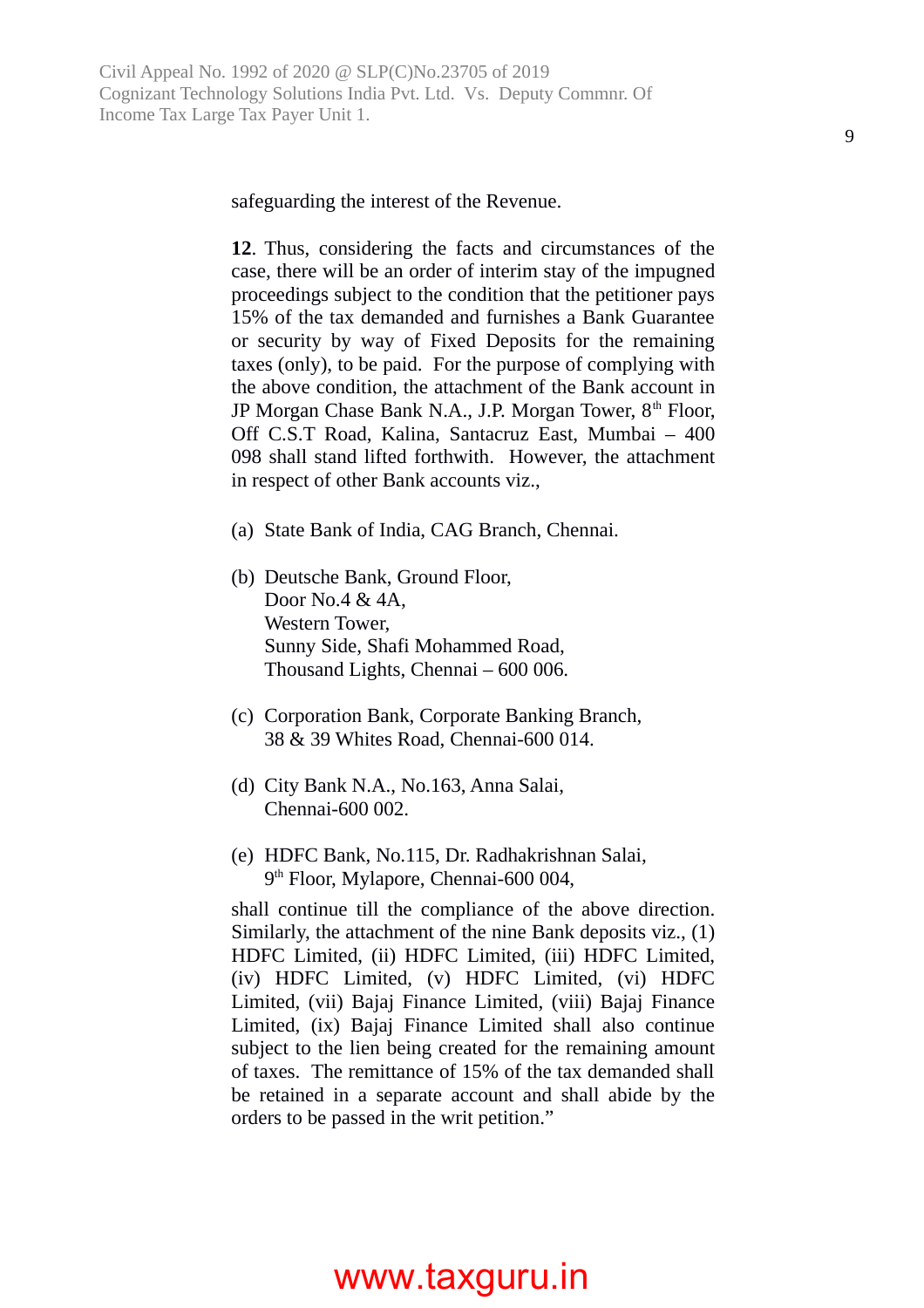11. The Single Judge by his decision dated 25.06.2019 dismissed the Writ Petition as not being maintainable and relegated the appellant to avail the remedy before the Appellate Authority under the Act. However, during the course of his decision, the Single Judge concluded that there was no need for issuance of any notice before making a demand under Section 115-O of the Act and the notice issued on 21.11.2017 calling for details whereafter meetings were convened, was quite adequate. He rejected the submission that there would be a bar in terms of Section 245RR of the Act. The Single Judge did not find any merit in the contention that the shares purchased pursuant to the order of the Company Court could not be treated as dividend. While relegating the appellant to avail the remedy before the Appellate Authority it was observed:-

> "**33**. … … the Appellate Authority shall take into account the amount deposited in pursuance of the order referred supra, while entertaining the appeal. With regard to Fixed Deposits, the respondent shall maintain *status-quo* as on date for a period of two weeks. … …"

12. The appellant, being aggrieved, challenged the aforesaid view by filing Writ Appeal No.2063 of 2019. While discussing the issues that came up for consideration, the Division Bench observed that the Single Judge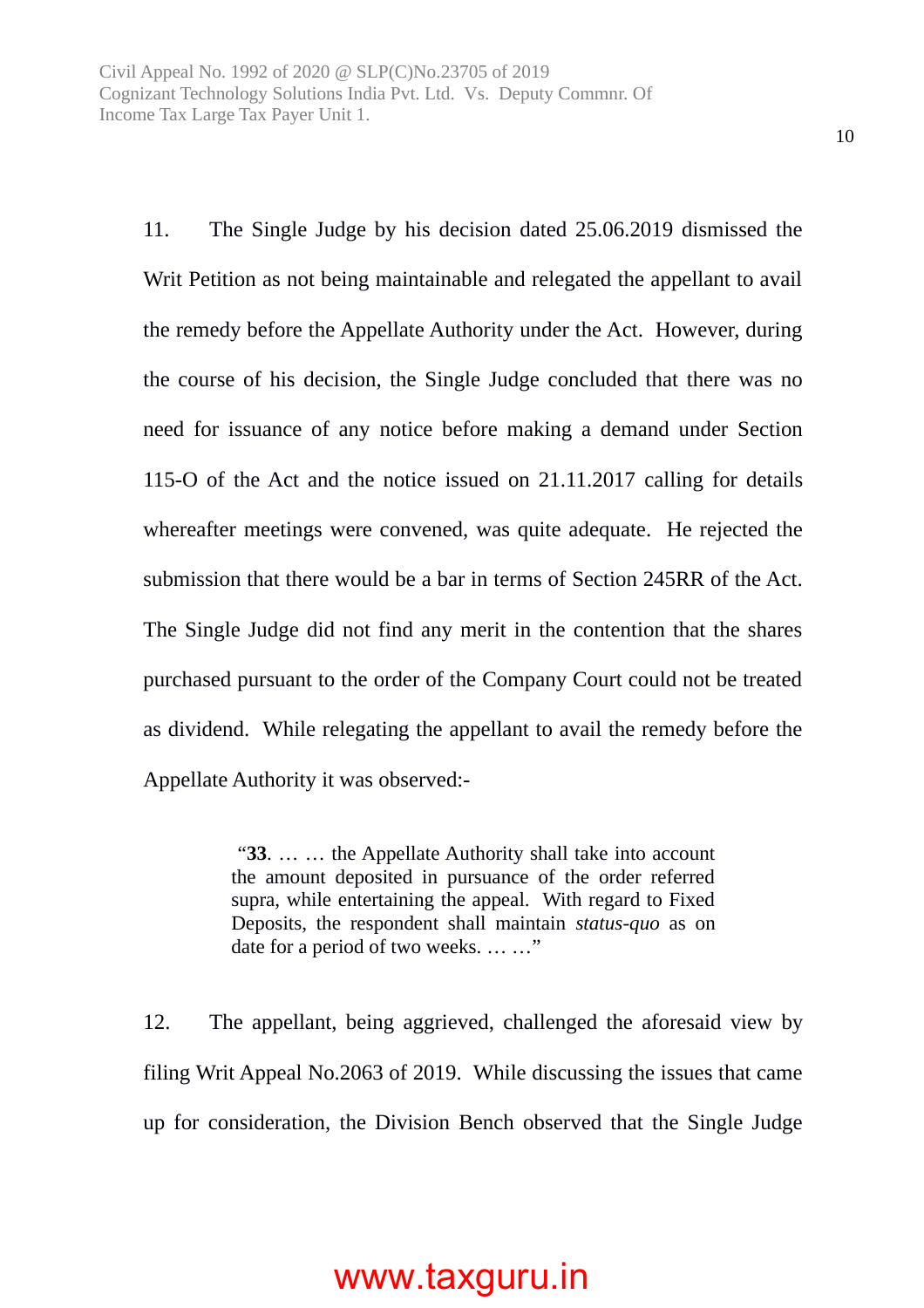after having found the Writ Petition to be not maintainable, ought not to have gone into merits. As regards the nature of the communication dated 22.03.2018 and maintainability of an appeal challenging the same, it was observed:-

> "**11.** The learned Senior Counsel appearing for the appellant would submit that it is not known as to whether the impugned order dated 22.03.2018 is a show cause notice or final order. Though there appears to be some element of contradiction in the counter affidavit filed, the said order appears to be a final one. Now it is also the contention of the learned Additional Solicitor General that it is only a final order. We are also of the view that the further action taken would also indicate that the order under challenge was a final one. If it is only a show cause notice, then there is no need to challenge it and instead the consequential freezing alone requires to be questioned. The further question as to whether the order under challenge violates the principles of natural justice or requisite procedure contemplated under the Act is a matter for consideration before the Appellate Authority. The learned Single Judge has rightly observed that the appeal can be entertained and decided on merit as the appellant has already deposited a sum of Rs.495 crores."

13. The view taken by the Division Bench of the High Court is presently under appeal. On 04.10.2019, an affidavit of undertaking, filed on behalf of the appellant was taken on record in which it was submitted:-

> "In the event this Hon'ble Court is gracious to pass an order that the fixed deposits over which a lien has been created, pursuant to the Interim Order passed by the Learned Single Judge (continued by the Division Bench), is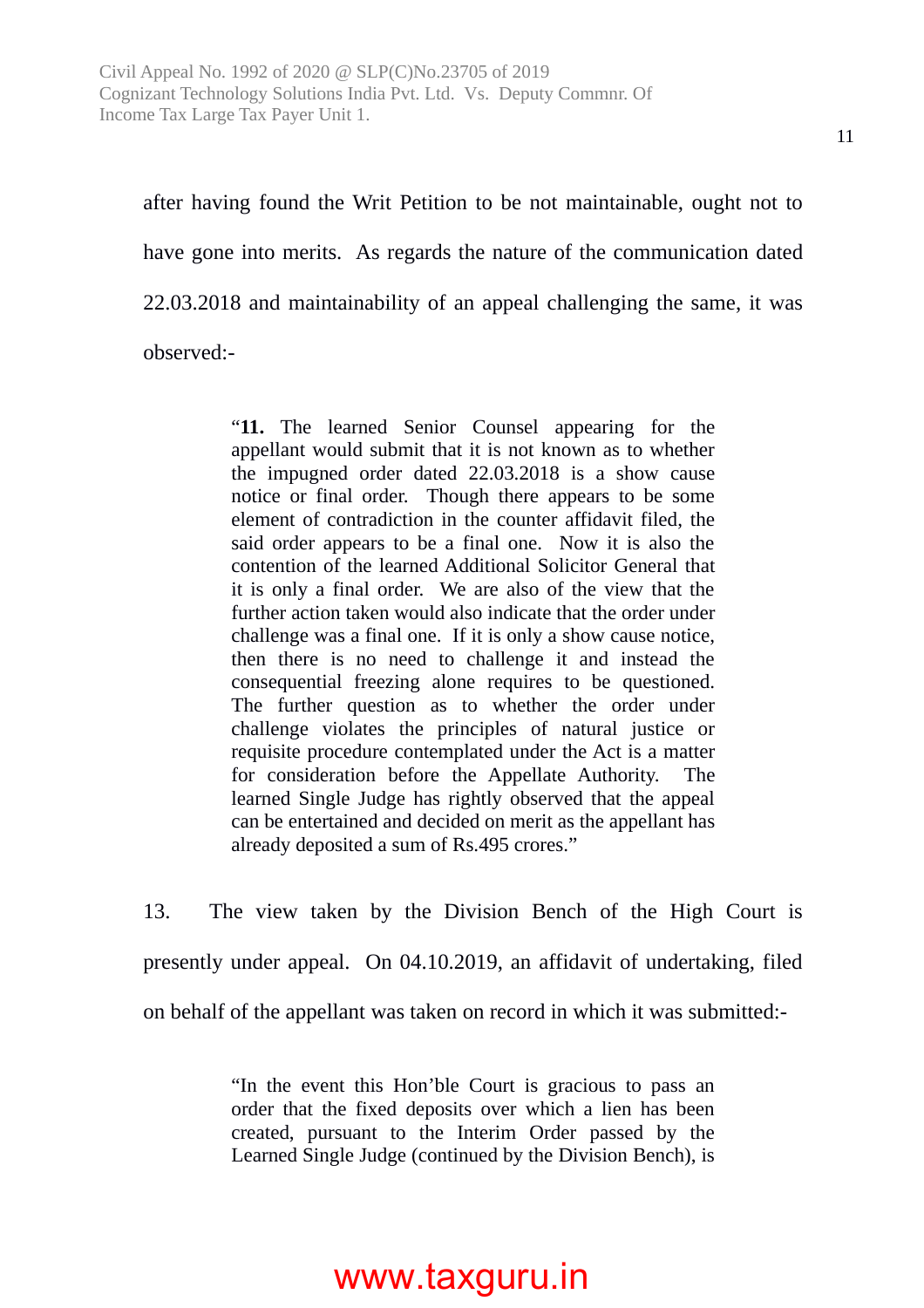vacated as an interim measure to enable the Petitioner Company to run its business and operations, the Petitioner undertakes that in the event this Hon'ble Court is satisfied that any security must be offered by the Petitioner *ex debito justitiae* at the time of the disposal of the Special Leave Petition, the Petitioner will unqualifiedly, without demur, furnish such security/fixed deposits to the satisfaction of the Registrar of the Hon'ble Court as this Hon'ble Court may be so pleased to direct."

However, by order dated 14.10.2019, this Court observed:-

"It is a matter of record that pursuant to order dated 03.04.2018 passed by the Single Judge of the High Court of Judicature at Madras in Writ Petition No.7354 of 2018, a sum of Rs.2806,40,15,294/- stands deposited and invested in the form of fixed deposit receipts."

It was then directed:-

"Pending further consideration, the amount which is presently lying in deposit shall be maintained in the same form."

14. We heard Mr. Gopal Subramanium, learned Senior Advocate for the appellant and Mr. Zoheb Hossain, learned advocate for the Department.

15. It was submitted by Mr. Subramanium, learned Senior Advocate that the instant transaction would not come within the scope of Section 115-O of the Act. It was submitted that the appellant was never put to notice about the proposed determination in terms of Section 115-O of the Act; that the communication dated 22.03.2018 could not be said to have

#### 12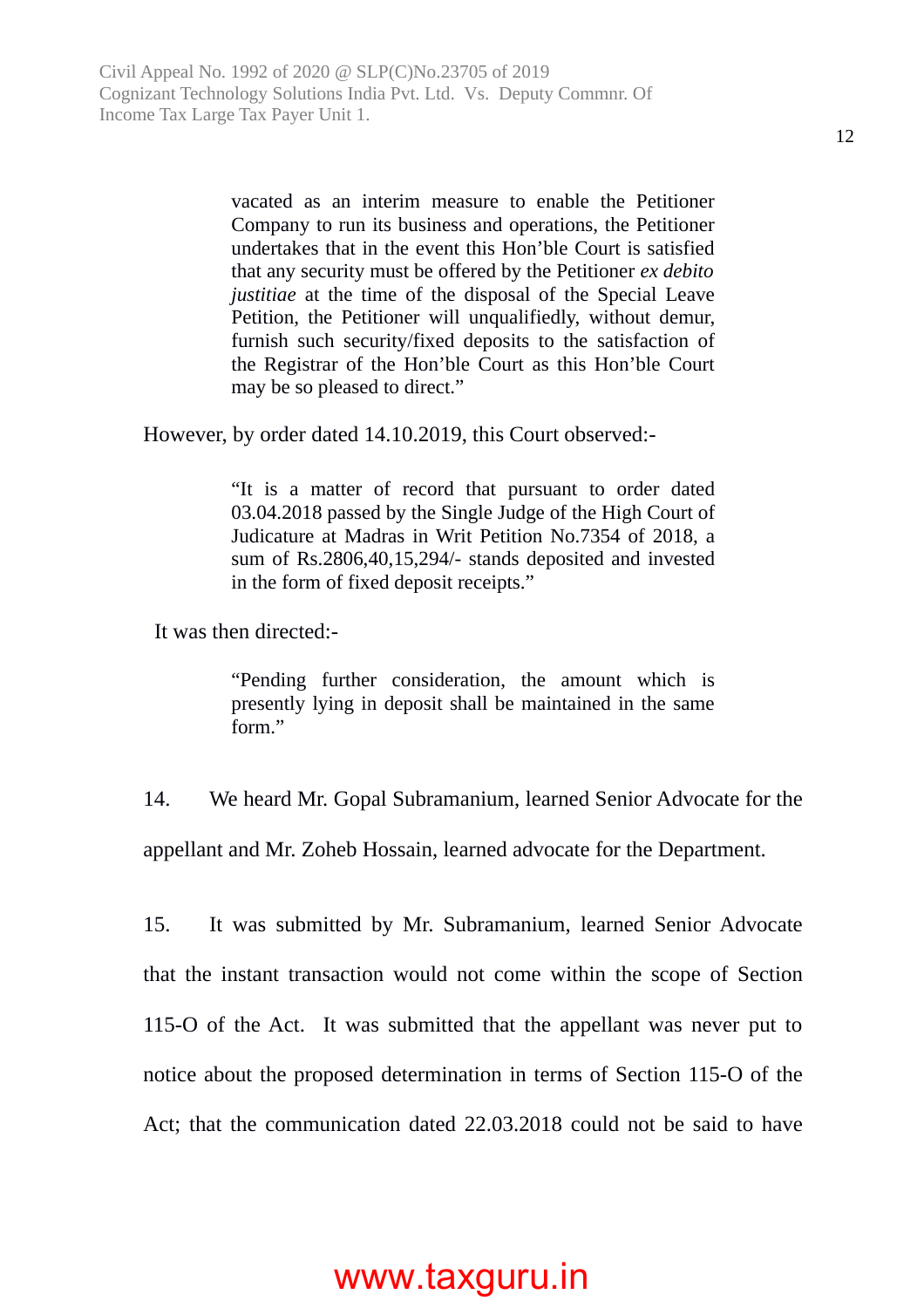determined the liability of the appellant under Section 115-O of the Act and consequently the appellant could not have been relegated to the appellate remedy as directed. It was submitted that the communication dated 22.03.2018 could, at best be treated as an intimation of the action proposed to be taken resort to by the Department. These submissions were countered by Mr. Zoheb Hussain, learned Advocate. According to him, the matter would come within the ambit of Section 115-O of the Act. He also relied upon Section 115-Q of the Act to submit that in case the assesseecompany had not paid tax on distributed profits in accordance with the provisions of Section 115-O, the assessee-company would be deemed to be "an assessee in default" in respect of the amount of tax and all provisions relating to collection and recovery of income tax would apply. As an extension of the concept, it was submitted that the Department was justified in issuing the communication dated 22.03.2018 followed by attachment of the accounts of the appellant.

16. On the issue whether communication dated 22.03.2018 was in the nature of determination of the liability, both the learned counsel were heard at considerable length, at the end of which it was agreed by Mr. Zoheb Hossain, learned Advocate for the Department, that the communication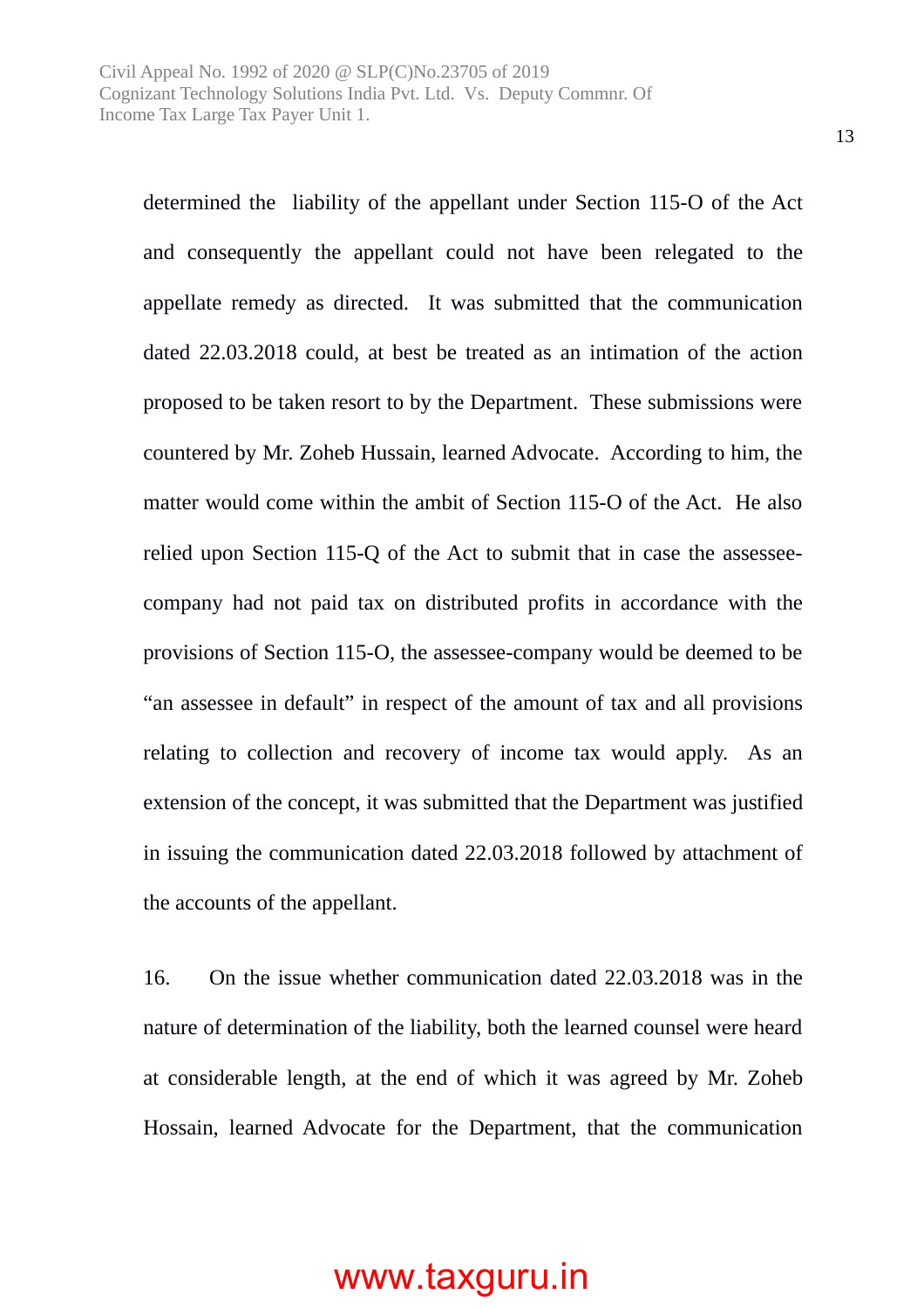dated 22.03.2018 could be treated as a show cause notice and the Department be permitted to conclude the issue within a reasonable time, provided the interim order passed by the Single Judge of the High Court on 03.04.2018 was continued. The course suggested by the learned counsel for the Department was acceptable to the learned Senior Counsel for the appellant.

17. It was, therefore, suggested that the appellant may file an affidavit of undertaking to withdraw the proceedings initiated by it before the AAR and the Department may also file an appropriate affidavit stating that it was willing to treat the communication dated 22.03.2018 as a show cause notice. An appropriate affidavit of undertaking to withdraw the proceedings initiated before the AAR has since then been filed by the appellant. An affidavit has also been filed on behalf of the Department stating:-

> "The communication dated 22.03.2018 may be treated as a show cause notice and the assessee will be given an opportunity of being heard and a fresh order will be passed within two months from the date of the judgment of this Hon'ble Court."

18. In the peculiar facts and circumstances of the present case, while disposing of this Appeal, we direct:-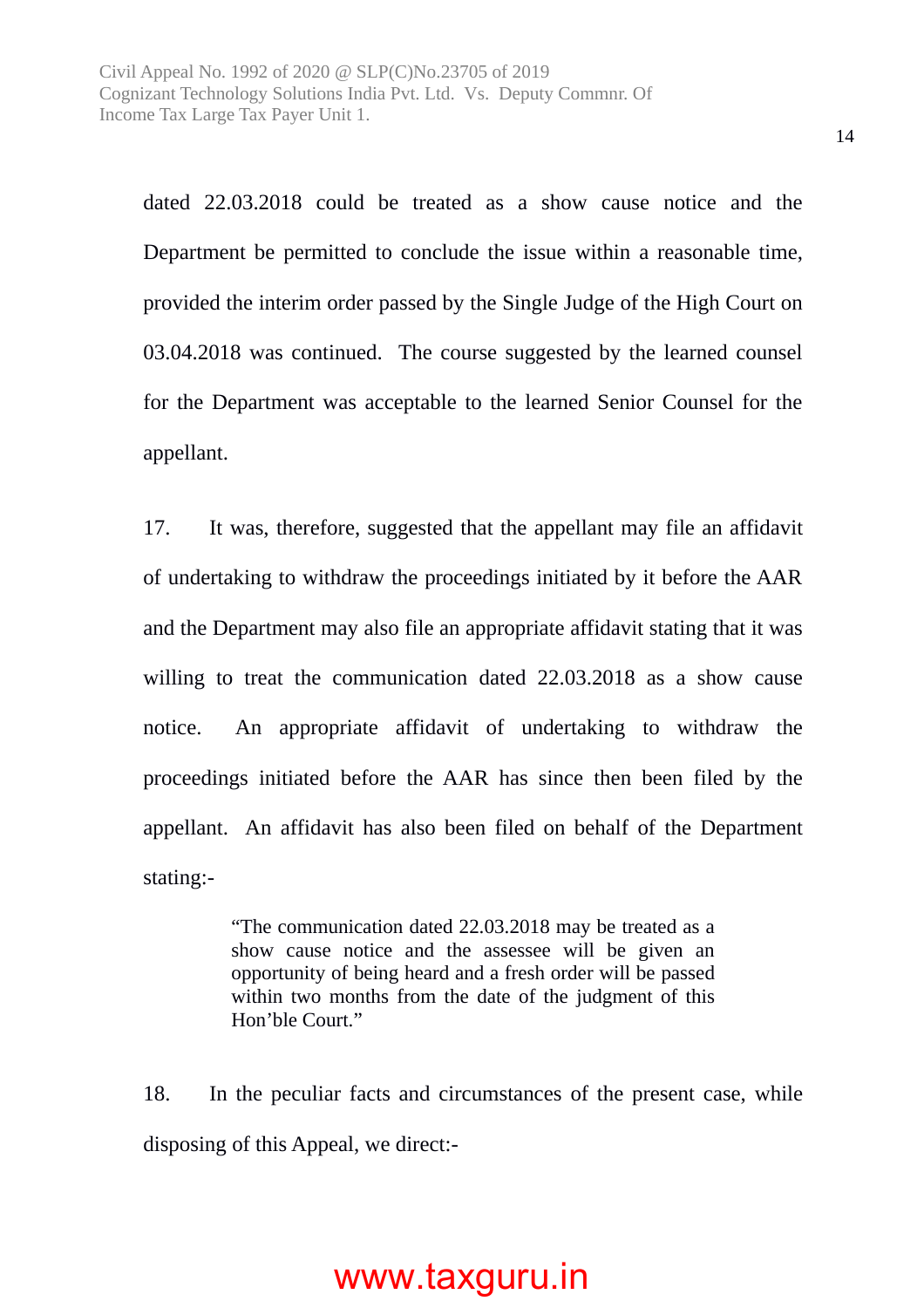- a) The communication dated 22.03.2018 shall be treated as a show cause notice calling upon the appellant to respond with regard to the aspects adverted to in said communication;
- b) The appellant shall be entitled to put in its reply and place such material, on which it seeks to place reliance, within 10 days from today;
- c) The appellant shall thereafter be afforded oral hearing in the matter;
- d) The matter shall thereafter be decided on merits by the concerned authority within two months from today;
- e) Pending such consideration, as also till the period to prefer an appeal from the decision on merits is not over, the interim order passed by the Single Judge of the High Court on 03.04.2018 and as affirmed by this Court vide its order dated 14.10.2019, shall continue to be in operation; and
- f) The amount of Rs.495,24,73,287/- deposited towards payment of tax and the amount of Rs.2806,40,15,294/- which stands deposited and invested in the form of Fixed Deposit Receipts shall be subject to the decision to be taken by the concerned Authority on merits or to such directions as may be issued by the Appellate Authority.